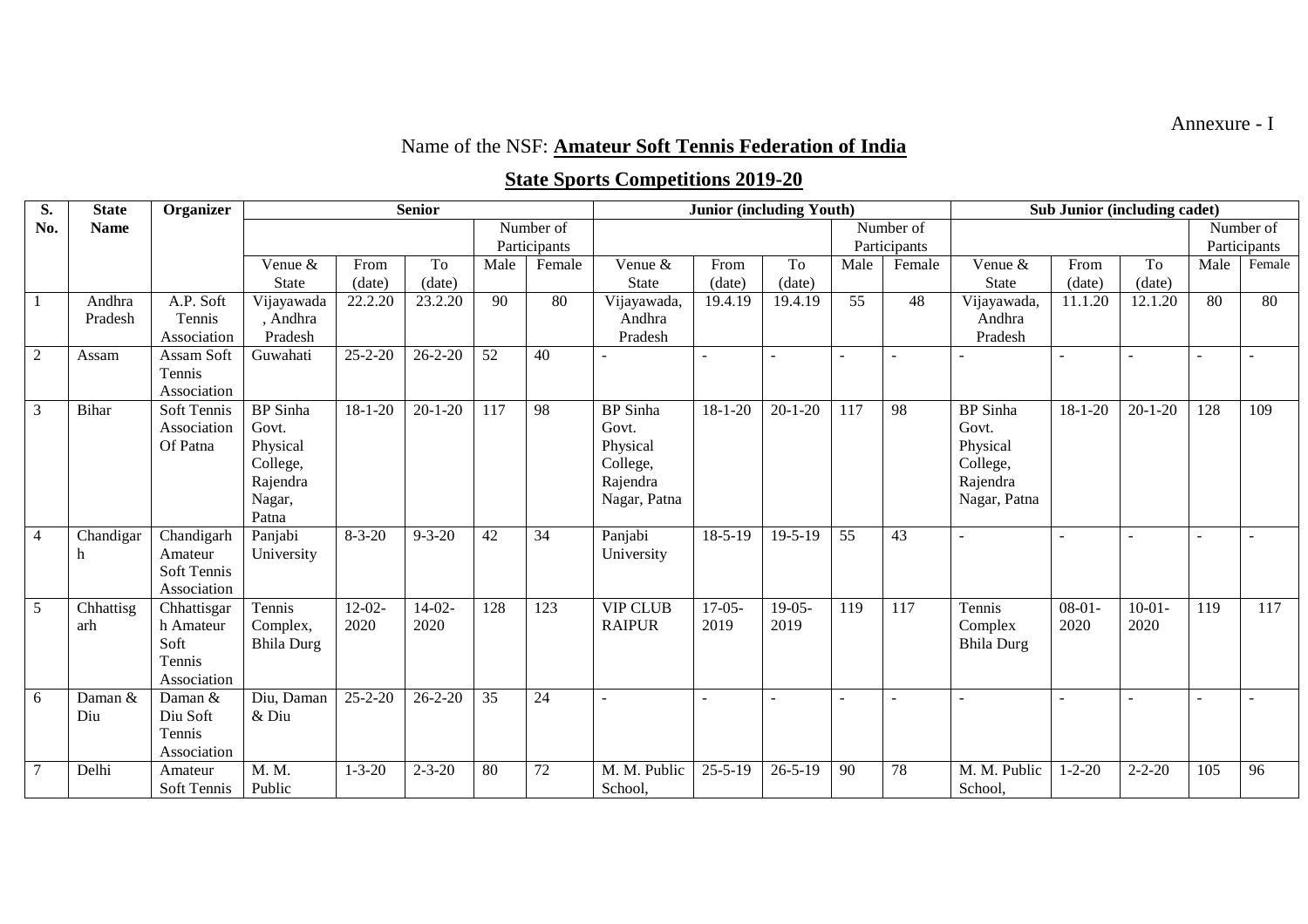|                 |                     | Association                                                           | School,                                                 |                      |                      |    |                 | Pitampura,                                             |                    |                    |                 |                 | Pitampura,                                               |                         |                         |     |                 |
|-----------------|---------------------|-----------------------------------------------------------------------|---------------------------------------------------------|----------------------|----------------------|----|-----------------|--------------------------------------------------------|--------------------|--------------------|-----------------|-----------------|----------------------------------------------------------|-------------------------|-------------------------|-----|-----------------|
|                 |                     | , Delhi                                                               | Pitampura,<br>Delhi                                     |                      |                      |    |                 | Delhi                                                  |                    |                    |                 |                 | Delhi                                                    |                         |                         |     |                 |
| 8               | Goa                 | Goa Soft<br>Tennis<br>Association                                     | Madgoan,<br>Goa                                         | $2 - 3 - 20$         | $3 - 3 - 30$         | 38 | 26              | ÷.                                                     |                    |                    | $\sim$          |                 |                                                          |                         |                         |     |                 |
| 9               | Gujarat             | Soft Tennis<br>Association<br>of Gujarat                              | <b>SAG Sports</b><br>Colpmex,<br>Ahmedabad<br>, Gujarat | $15 - 3 - 20$        | $17 - 3 - 20$        | 90 | 74              | <b>SAG Sports</b><br>Colpmex,<br>Ahmedabad,<br>Gujarat | $20 - 5 - 19$      | $22 - 5 - 19$      | 104             | 92              | <b>SAG Sports</b><br>Colpmex,<br>Ahmedabad,<br>Gujarat   | $24 - 1 - 20$           | $26 - 1 - 20$           | 115 | 101             |
| 10              | Haryana             | Amateur<br>Soft Tennis<br>Association<br>(Haryana)                    | Gymkhana<br>Club,<br>Sector-6,<br>Panchkula,<br>Haryana | $11 - 3 - 20$        | $13 - 3 - 20$        | 82 | 64              |                                                        |                    | $\sim$             | ÷.              | $\overline{a}$  | Gymkhana<br>Club, Sector-<br>6,<br>Panchkula,<br>Haryana | $22 - 1 - 20$           | $23 - 1 - 20$           | 91  | 76              |
| 11              | Himachal<br>Pradesh | Soft Tennis<br>Association<br>, H.P.                                  | Solan, H.P.                                             | $28 - 2 - 20$        | $29 - 2 - 20$        | 35 | 29              | $\overline{a}$                                         |                    |                    |                 |                 |                                                          | $\sim$                  |                         |     |                 |
| $\overline{12}$ | J&K                 | J&K<br>Amateur<br>Soft Tennis<br>Association                          | Gindun<br>Stadium<br>Rajbagh<br>Srinagar<br>(J&K)       | $28-02-$<br>2020     | $01-03-$<br>2020     | 69 | $\overline{17}$ | Gindun<br>Stadium<br>Rajbagh<br>Srinagar<br>(J&K)      | $28-02-$<br>2020   | $01-03-$<br>2020   | $\overline{58}$ | $\overline{15}$ | Gindun<br>Stadium<br>Rajbagh<br>Srinagar<br>(J&K)        | $28-02$<br>2020         | $01-03-$<br>2020        | 48  | $\overline{13}$ |
| 13              | Jharkhand           | Jharkhand<br>Soft Tennis<br>Association                               | Ranchi,<br>Jharkhand                                    | $25 - 2 - 20$        | $26 - 2 - 20$        | 63 | 42              | $\overline{a}$                                         |                    |                    | $\overline{a}$  |                 |                                                          |                         |                         |     |                 |
| 14              | Karnata<br>ka       | Karnataka<br><b>State</b><br>Amateur<br>Soft<br>Tennis<br>Association | Tumkur                                                  | $29 - 2 - 20$        | $01-03-$<br>20       | 20 | 15              | Banglore<br>City                                       | $25 - 5 - 19$      | $26 - 5 - 19$      | $\overline{40}$ | 30              | Bangalore,<br>Jalahalli                                  | $04 - 1 - 20$           | $05 - 1 - 20$           | 30  | 25              |
| 15              | Kerala              | Soft Tennis<br>Association<br>of Kerala                               | <b>PSMO</b><br>College,<br>Thiruranga<br>di             | 7th<br>March<br>2020 | 8th<br>March<br>2020 | 85 | 52              | <b>AKMHSS</b><br>Kottoor,<br>Malappuram<br>Kerala      | 3rd<br>May<br>2019 | 4th<br>May<br>2019 | 80              | 45              | Cosmo<br>Politan Club<br>Kozhikode<br>Kerala             | 18th<br>January<br>2020 | 19th<br>January<br>2020 | 55  | 40              |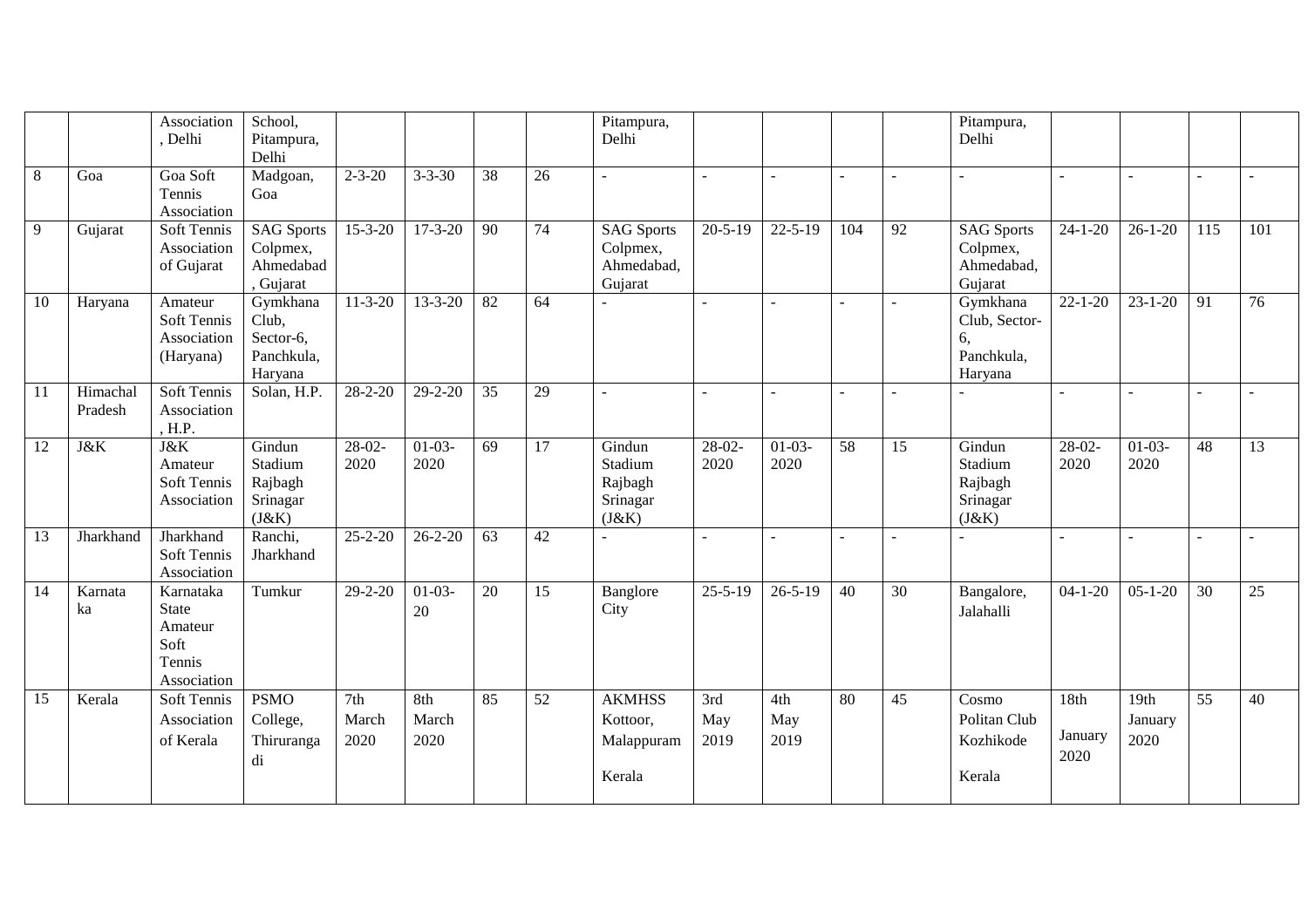| 16              | M.P.            | Amateur<br>Soft tennis<br>Association<br>Madhya<br>Pradesh | Pioneer soft<br>tennis<br>Academy<br>Dewas.MP               | 8.2.20                           | 9.2.20                                       | 60              | $\overline{50}$ | T.T Nagar<br>Stadium<br>Bhopal<br>M.P.                       | 18.4.19                    | 19.4.19                    | $\overline{80}$ | $\overline{70}$ | Pioneer<br>Soft tennis<br>Academy<br>Dewas<br>M.P                                          | 4.1.20                             | 5.1.20                                    | $\overline{70}$ | $\overline{50}$ |
|-----------------|-----------------|------------------------------------------------------------|-------------------------------------------------------------|----------------------------------|----------------------------------------------|-----------------|-----------------|--------------------------------------------------------------|----------------------------|----------------------------|-----------------|-----------------|--------------------------------------------------------------------------------------------|------------------------------------|-------------------------------------------|-----------------|-----------------|
| 17              | Maharasht<br>ra | Maharashtr<br>a State Soft<br>Tennis<br>Association        | JalgaonDist<br>rict<br>kridaSankul<br>Jalgaon.<br><b>MH</b> | $13 - 3 - 20$                    | $15 - 3 - 20$                                | 65              | 56              | Sholapur<br>District<br>KridaSankul<br>Sholapur<br><b>MH</b> | $4 - 5 - 19$               | $6 - 5 - 19$               | 85              | 73              | <b>Bhau Tennis</b><br>Club.Taluka<br>Malkapur<br>District<br>Buldhana                      | $22 - 1 - 20$                      | $24 - 1 - 20$                             | 56              | 42              |
| 18              | Manipur         | Manipur<br>Soft Tennis<br>Association                      | Impal,<br>Manipur                                           | $18 - 2 - 20$                    | $19 - 2 - 20$                                | 30              | 22              |                                                              |                            |                            |                 |                 |                                                                                            |                                    |                                           |                 |                 |
| 19              | Odisha          | Odisha Soft<br>Tennis<br>Association                       | Kalinga<br>Stadium,<br>Bhubanesw<br>ar                      | $14 - 3 - 20$                    | $16 - 3 - 20$                                | 90              | 70              | KISS.<br>Bhubaneswa<br>r                                     | $17 - 5 - 19$              | $19 - 5 - 19$              | $\overline{95}$ | 60              | <b>ACE</b> Base<br>Tennis<br>Academy,<br>Jayadev<br>College,<br>Bhubaneswa<br>$\mathbf{r}$ | $27 - 2 - 20$                      | $29 - 2 - 20$                             | 90              | 65              |
| 20              | Pondicher<br>ry | Pondicherr<br>y<br>Soft<br>Tennis<br>Association           | Adithya<br>Tennis<br>Academy                                | 14th<br><b>MARC</b><br>H<br>2020 | 15 <sub>th</sub><br><b>MARC</b><br>H<br>2020 | 40              | 30              | <b>FATHIMA</b><br><b>TENNIS</b><br><b>CLUB</b>               | 12th<br><b>MAY</b><br>2019 | 13th<br><b>MAY</b><br>2019 | 35              | 30              | <b>TAC</b><br><b>TENNIS</b><br><b>GROUND</b>                                               | 11th<br><b>JANUA</b><br>RY<br>2020 | 12th<br><b>JANUA</b><br><b>RY</b><br>2020 | 48              | 28              |
| 21              | Punjab          | Punjab<br><b>State Soft</b><br>Tennis<br>Association       | <b>ACE</b><br>Tennis<br>Academy,<br>Ludiana                 | 12.1.20                          | $\overline{15.1.20}$                         | 73              | 45              | <b>ACE Tennis</b><br>Academy,<br>Ludiana                     | 10.12.1<br>9               | 12.12.1<br>9               | $\overline{56}$ | $\overline{40}$ | <b>ACE Tennis</b><br>Academy,<br>Ludiana                                                   | 5.1.20                             | 6.1.20                                    | 35              | 30              |
| $\overline{22}$ | Rajasthan       | Rajasthan<br>Soft-<br>Tennis<br>Association                | Nagaur,<br>(Rai.)                                           | $\overline{27.12.2}$<br>019      | 29.12.2<br>019                               | $\overline{82}$ | $\overline{54}$ | Bhilwara,<br>(Raj.)                                          | 9.10.20<br>19              | 11.10.2<br>019             | $\overline{56}$ | $\overline{40}$ |                                                                                            |                                    |                                           | $\sim$          |                 |
| 23              | Tamilnad<br>u   | Tamilnadu                                                  | Tennis<br>Court,<br>M. Kumara<br>Samy                       | $11 - 1 - 20$                    | $12 - 1 - 20$                                | 186             | 70              | Top Spin<br>Tennis<br>AcademyVel<br>lalore,                  | $26 - 5 - 19$              | $27 - 5 - 19$              | 192             | 109             | Prince<br>Tennis<br>Center,<br>Ottery,                                                     | $26-1-19$                          | $27 - 1 - 19$                             | 217             | 126             |